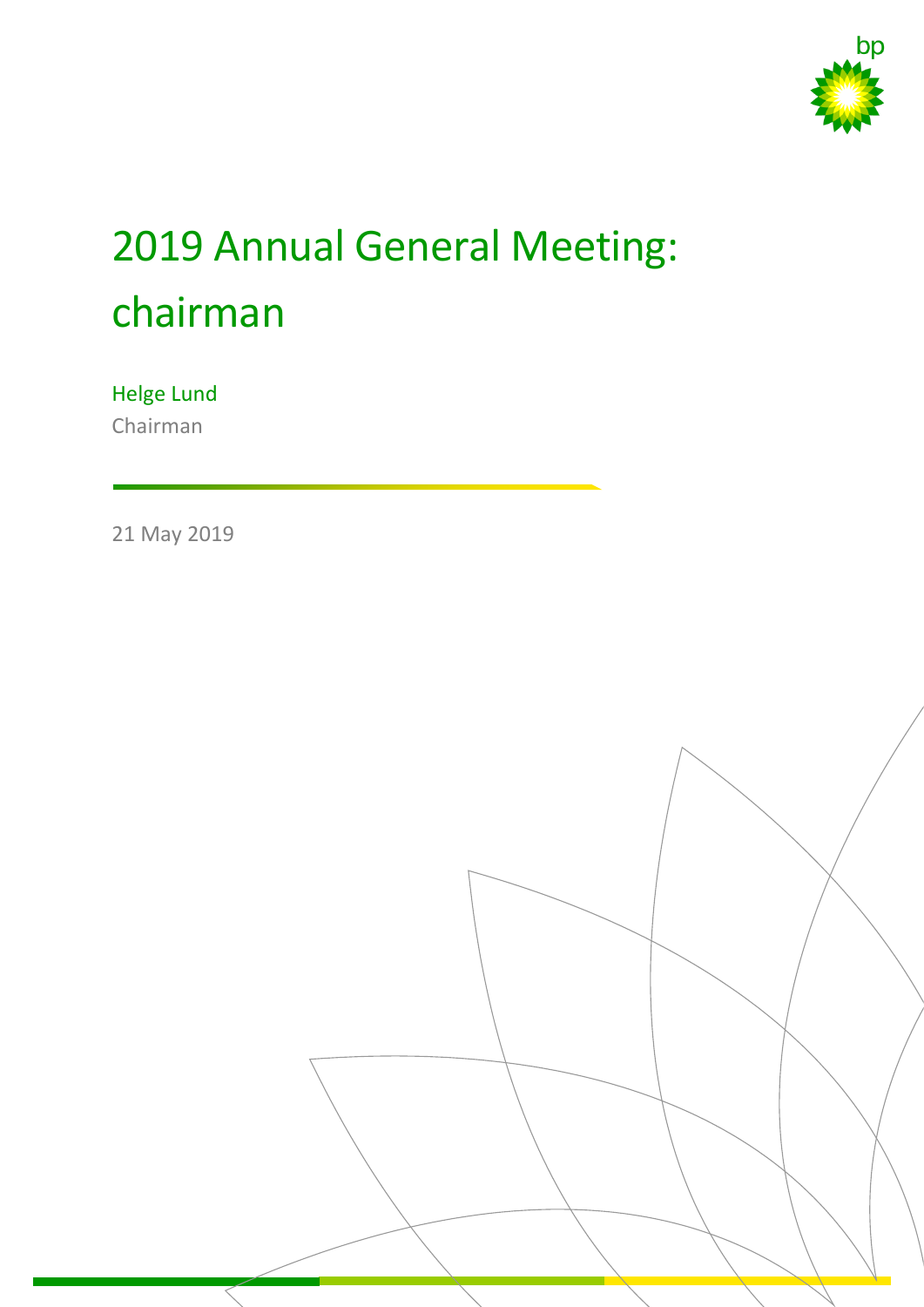### Introduction

Good morning and welcome to the 110th Annual General Meeting of BP p.l.c.

It's our first one in Aberdeen, and only the second outside of London.

So, this is new for BP – and I am new as well.

My name is Helge Lund and I am your chairman.

Today, we are going to discuss 23 resolutions.

These are set out in the Notice of Meeting.

I would like to start by formally proposing all those resolutions.

We will then discuss them and vote on a poll at the end of the meeting.

The last two resolutions have been requisitioned by two separate shareholder groups.

They relate to climate change and propose new targets and disclosures for us.

We will have opportunity to talk about them in detail later in the meeting, and consider the implications for BP's business resilience, low carbon ambitions and the energy transition.

So, we have a lot to get through, but let me start by saying why we are here in Aberdeen.

The main reason is because it allows shareholders who might not come to London to take part and Aberdeen is a natural choice.

BP set up headquarters here 50 years ago – in 1969.

With 15 people.

And we have been here ever since – now with more than a thousand people.

I know many of you here are part of the BP team today – or have been before.

We welcome you, and all our shareholders.

These occasions are important.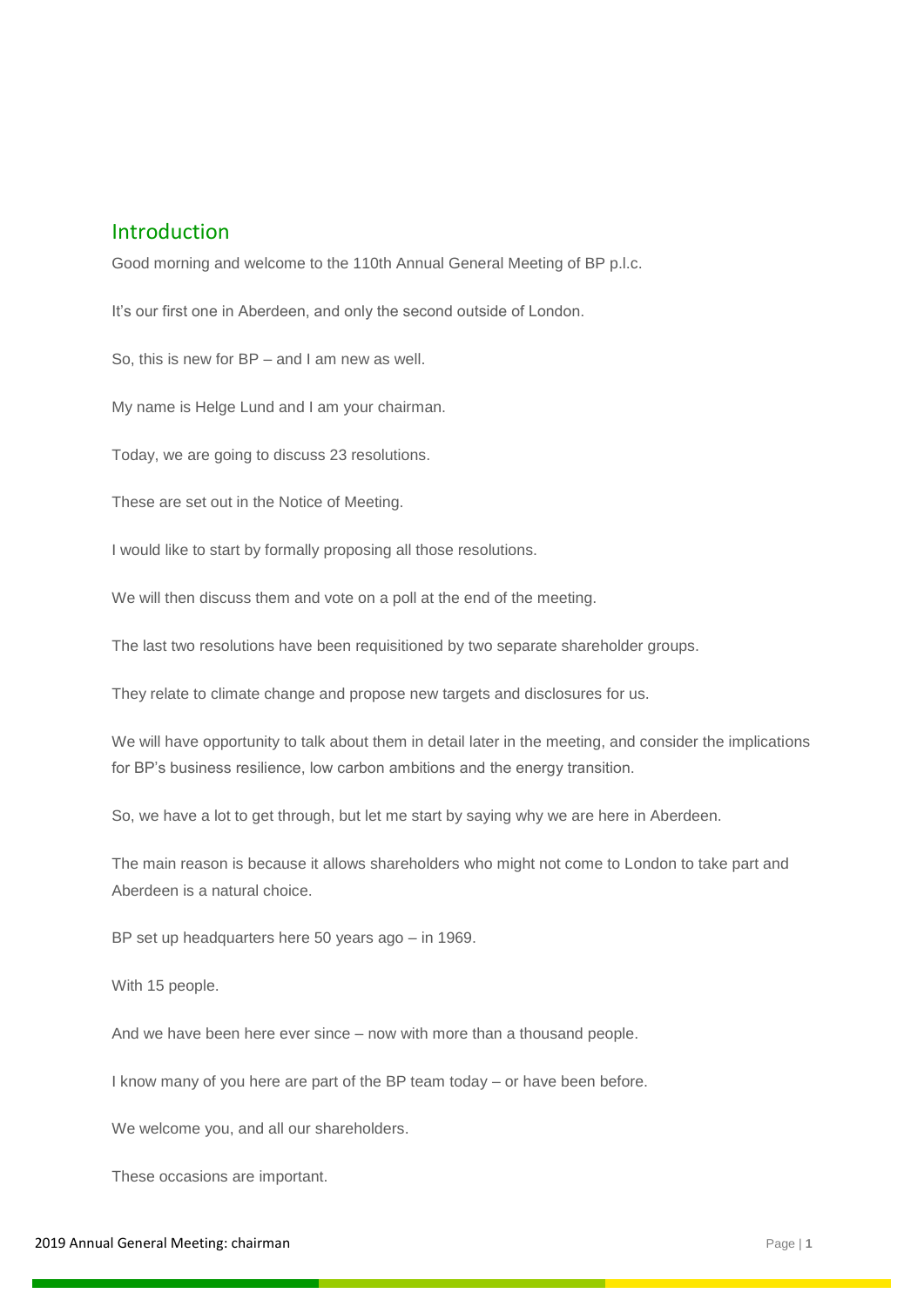With governance requirements evolving, they are a constructive way for me and my fellow directors to meet with our shareholders to ensure that we take the widest range of views into account.

Meeting outside of London is one way in which we look to improve our engagement with you, and with other stakeholders, and embrace the constructive changes in governance.

So, we will keep the location of the AGM under review.

In future we may rotate venues between London and other UK cities.

In terms of progress, it is an exciting time and we are in a good position.

That reflects very well on my predecessor, Carl-Henric Svanberg.

I would like to pay tribute to him today.

In his 9 years in this role, Carl-Henric guided BP through difficult times.

First and foremost, the tragic accident in the Gulf of Mexico.

Then a period of low oil prices.

He steadied the ship.

Encouraged resilience.

And helped to set a new course for different times and different challenges.

He did that so well.

Now we are strong again.

With a good structure, a clear plan and good operating performance.

BP is evolving in a dynamic energy market.

We are investing in considered ways, with great care.

And we are flexible for the future.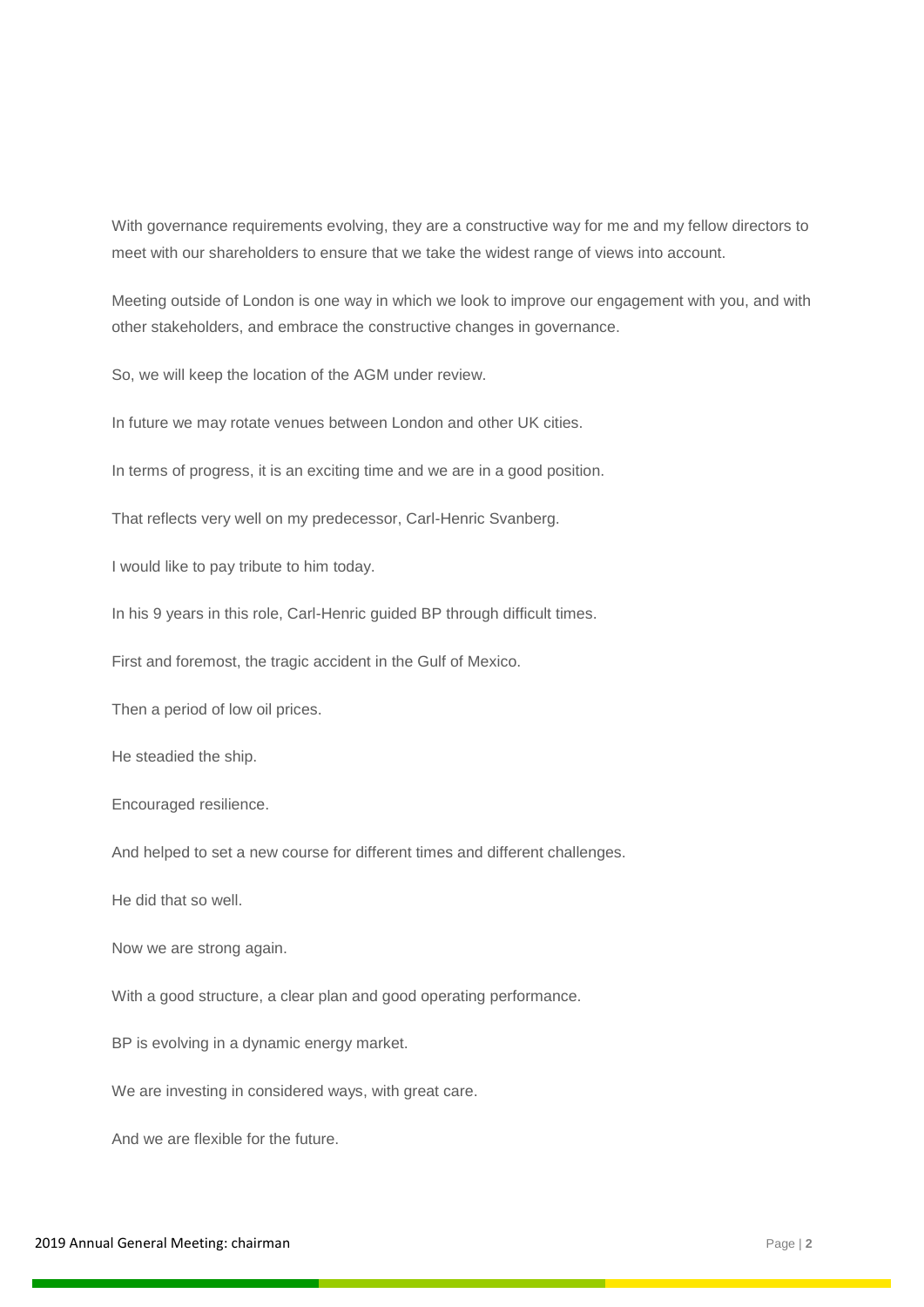Bob will talk more about that in a moment.

For now, I will update you on the other changes to the board since last year, and then talk about what I see as most important for the next few years.

### Board update and role of chairman

As well as Carl-Henric retiring as Chairman, Alan Boeckmann and Admiral Frank Bowman have also stepped down from the Board.

Alan after almost 5 years and Skip after nearly 9.

Their contribution to BP has been very important…

Particularly on safety, ethics and environment assurance.

Neither can be here today but we thank them both and wish them well.

We will miss their guidance, but this is the nature of change and we have planned for it.

Nils Andersen is standing for re-election but unfortunately has been ill this week and was unable to travel to Aberdeen. We wish him a speedy recovery.

I am pleased that Ian Davis has accepted my request to continue as our Senior Independent Director.

BP and the Board will continue to benefit from Ian's experience and candour until at least the 2020 AGM.

And joining us in the course of the last year were Dame Alison Carnwath and Pamela Daley.

They bring experience and expertise from large and complex companies.

This means that following today's AGM, we will operate at full strength with 12 directors, which I believe to be the right number and which still provides us with the wide range of skills a modern company needs of its board.

Of the 10 non-executives, five are women and five are men.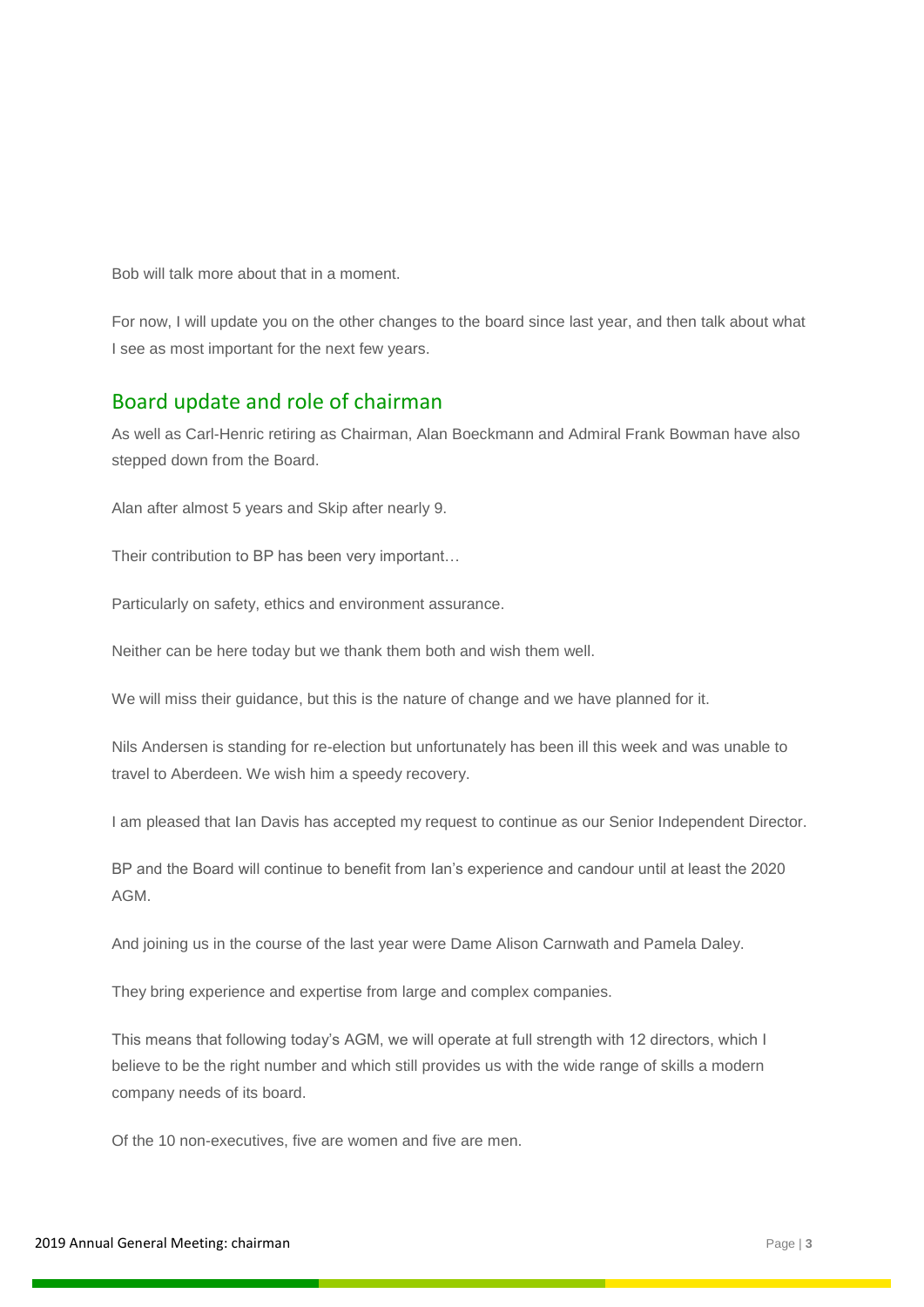So, we have an improving diversity of knowledge, expertise and ways of thinking.

That's important, and as a Board we will continue to evolve to reflect the challenges ahead of us.

As Chairman, an important role is to help create the right atmosphere in the boardroom.

Making sure everyone feels able to discuss every issue freely, so that we bring the best out of each other.

And to develop an open, constructive and challenging dialogue with Bob and the executive team.

With a good dialogue we can provide effective support as they develop the strategy, execute on the plan, evolve the organisation and ultimately respond to business challenges.

Of course, good governance means that there has to be separation between Board and Executive.

On the board we need to check and challenge on your behalf.

We can do that better if there is a high level of trust between us.

The more trust we have, the more effectively we can challenge.

And that leads to better outcomes for the company and for you.

So, I hope I can count on you for your support when it comes to the election and re-election of my board colleagues.

#### Openness, modernization and the energy transition

Now I want to look further ahead, and there are many areas we need pay attention to.

Today, I wanted to focus on three topics of particular importance.

The first of these is openness.

Society's trust in many institutions is low – in politics, the media, as well as in corporations like BP and others.

For us, trust is vitally important. It is the foundation of our licence to operate.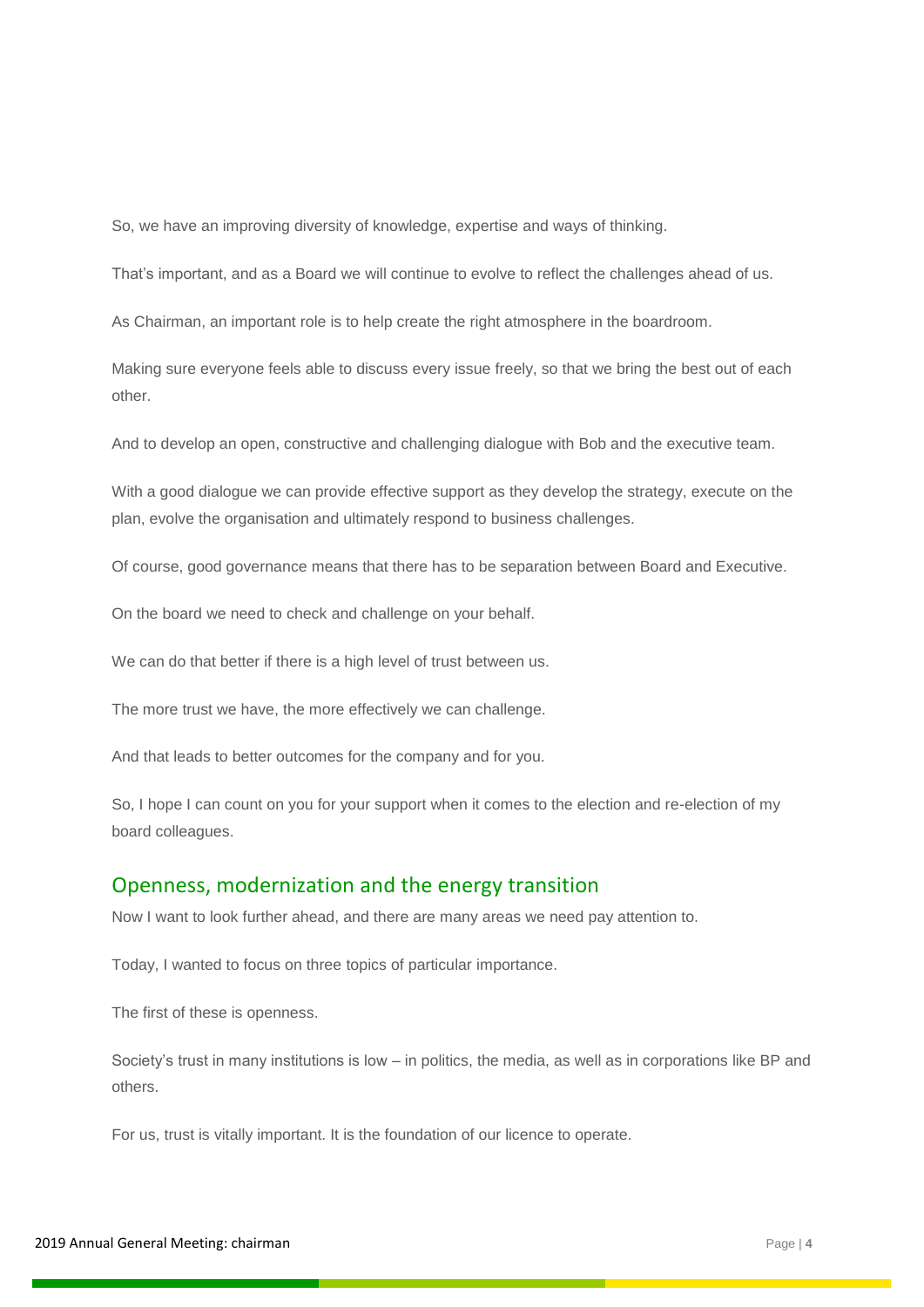We have to earn that trust by being forward-looking…

Engaging with society…

And being open and transparent in our relationships with partners, governments, shareholders and other stakeholders around the world.

Since joining last July, I have been to Beijing, Muscat, Rotterdam…

Our major business centre in Sunbury…

Several of our locations in the US…

And now Aberdeen.

I like to see things for myself.

I like to meet the people who drill our wells, run our plants and pump our fuels.

I'm encouraged by what I have seen so far.

The BP values are deeply embedded.

We have a team that is committed to doing excellent work – and doing it the right way.

Treating everyone with respect…

Showing courage…

Working as one team.

Above all else, people want to be safe – which is our core value, number one priority and essential to earn society's trust.

It is also our best defence.

I think of safety like a football team.

If you have a strong defence then you can compete much harder and also win.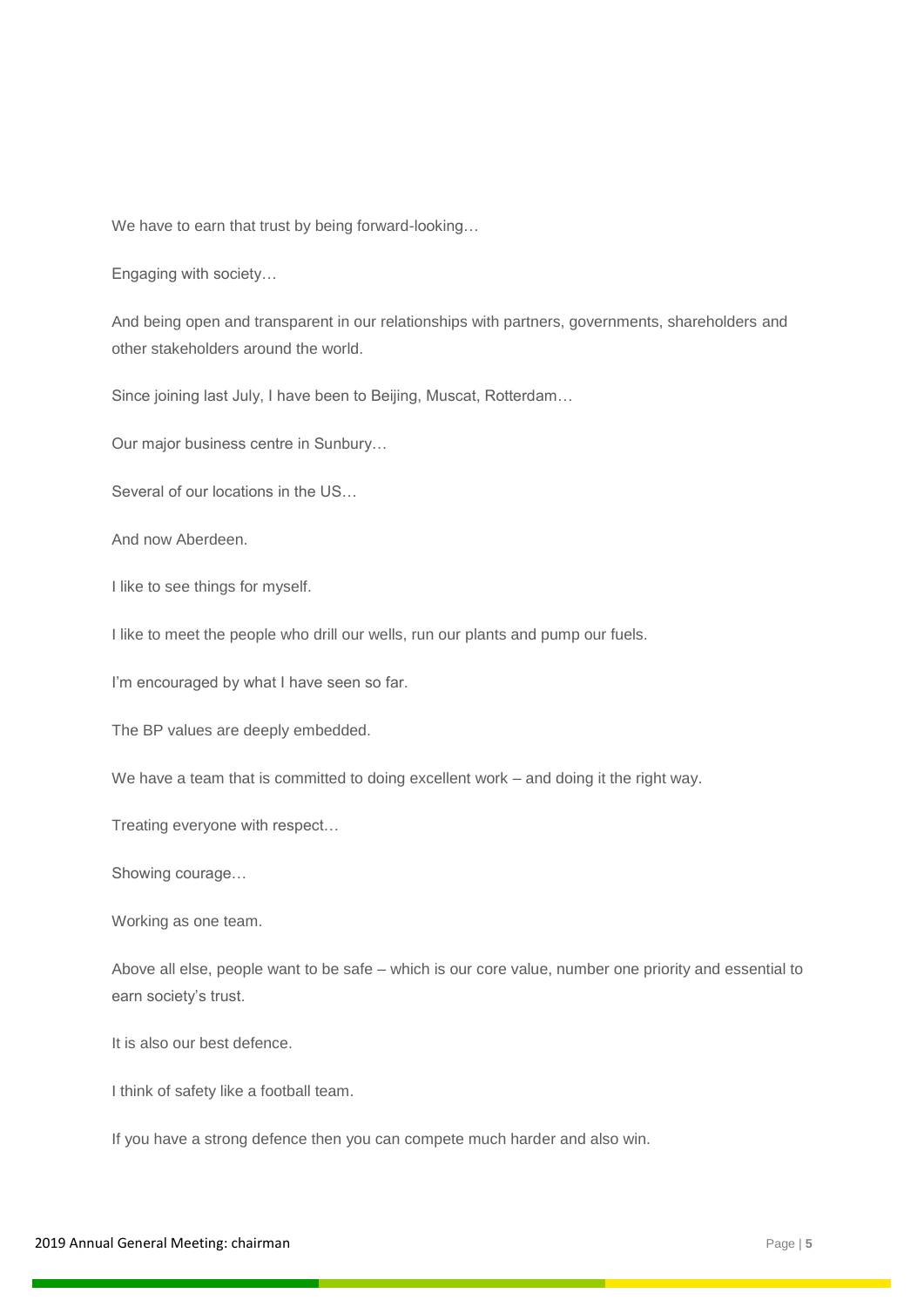My second area of focus is modernization.

Technology - particularly digital - is changing the world at an extraordinary pace.

And it will deeply impact every part of our business too. We are a leader in our industry in areas like seismic, in supercomputing and in the analysis and use of data.

In Oman, our Khazzan gas plant is state of the art.

So are the plans we have for our new region of Mauritania and Senegal.

I've seen for myself how digital tools are bringing safety to life for our people at our refinery in Rotterdam.

So, we have a good platform and strong expertise, but we will need to keep moving faster all the time.

And we must ensure we can continue to attract, motivate and retain the very best people – the most capable people – to BP.

The third area of focus is the energy transition.

The transition must happen and is already underway. Billions of people around the world need more energy to improve their lives.

At the same time, carbon emissions need to come down at a much faster pace than we see today.

More energy with fewer emissions.

That is the dual challenge.

BP is a big company and a big company carries great responsibilities.

At BP we can play an important role.

We have the talent, the desire, the financial and technical capabilities, and the relationships.

My mission is to see BP advancing the transition while remaining an attractive investment proposition.